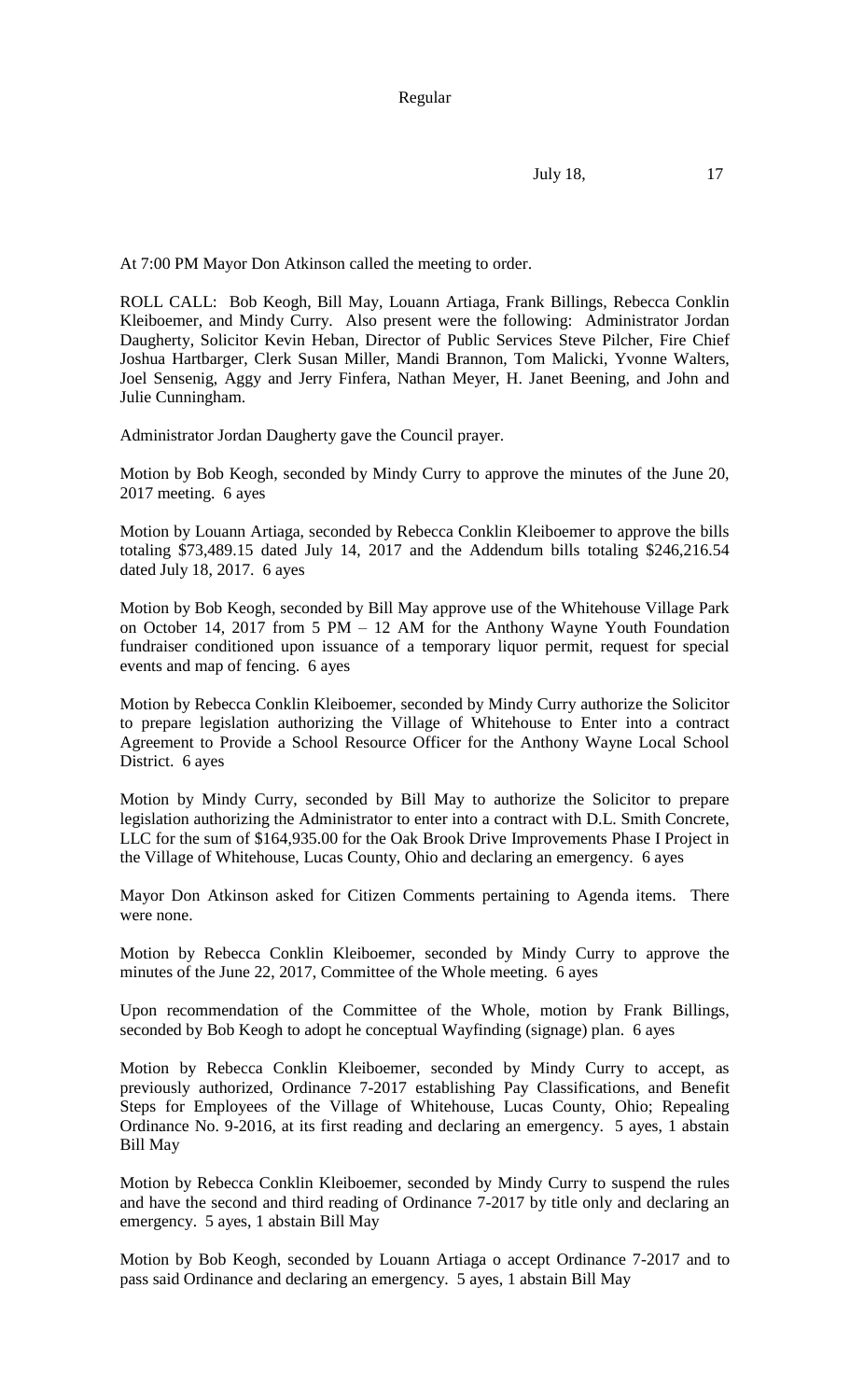July 18, 17

Motion by Bob Keogh, seconded by Mindy Curry to accept, as previously authorized, Resolution 16-2017 authorizing the Village of Whitehouse to Enter into a contract Agreement to Provide a School Resource Officer for the Anthony Wayne Local School District, at its first reading and declaring an emergency. 6 ayes

Motion by Rebecca Conklin Kleiboemer, seconded by Bill May to suspend the rules and have the second and third reading of Resolution 16-2017 by title only and declaring an emergency. 6 ayes

Motion by Bill May, seconded by Bob Keogh to accept Resolution 16-2017 and to pass said Resolution and declaring an emergency. 6 ayes

Motion by Louann Artiaga, seconded by Rebecca Conklin Kleiboemer to accept, as previously authorized, Resolution 17-2017 authorizing the Administrator to enter into a contract with D.L. Smith Concrete, LLC, for the Oak Brook Drive Improvements, Phase 1 Project in the Village of Whitehouse, Lucas County, Ohio at its first reading and declaring an emergency. 6 ayes

Motion by Rebecca Conklin Kleiboemer, seconded by Bill May to suspend the rules and have the second and third reading of Resolution 17-2017 by title only and declaring an emergency. 6 ayes

Motion by Rebecca Conklin Kleiboemer, seconded by Bob Keogh to accept Resolution 17- 2017 and to pass said Resolution and declaring an emergency. 6 ayes

Other items discussed:

- Thank you for Citizen participation
- Police Chief Mark McDonough is out ill for the evening
- Shred Day Saturday, July 29, 2017 from 10:00 AM to noon in Village Park
- American Legion Riders fundraiser for Veteran's Memorial Park on July 22, 2017 at 11:00 AM, Departing from Veteran's Memorial Park, riding throughout Northwest Ohio and finishing at the American Legion, dinners for nonriders \$8.00, going through town 11:00-11:15 AM, 100+ riders
- Thank you to Anthony Wayne Schools for hosting and funding an officer to keep the schools safe, quality schools
- Minimizing construction damage to trees, proposed changes to the zoning code, newsletter, suggestions for trees to plant, vacancy on Tree Commission, presence at the Farmer's Market
- Wayfinding (signage) plan, roundabout weedy landscaping, OUPS flags at the bike trail for the Pedestrian crossing, TARTA proposal, new car tax is paid in the county you live in
- Quality construction in the Village, least impact possible on the neighbors, quadruple check for drainage – developer's engineer, Village staff, Village engineer and a  $3<sup>rd</sup>$  party, public hearing for a special use permit within 45 days
- August 19, 2017 from 5:00-9:00 PM Dancing in the Park with DJ and food trucks, Playground equipment donation for musical instruments, Buskerfest, snowfencing, food sales, advertising,
- Fliers, new banners, Facebook advertisement, WAAB vacancy, Grape Smugglers, renting a stage
- Philip Rothstein was hired by the Toledo Chamber of Commerce to facilitate the Regional Water System
- New police activity report, 509 calls for service last month, code for checking for people out of town is suspicious person, mobile speed measuring sign